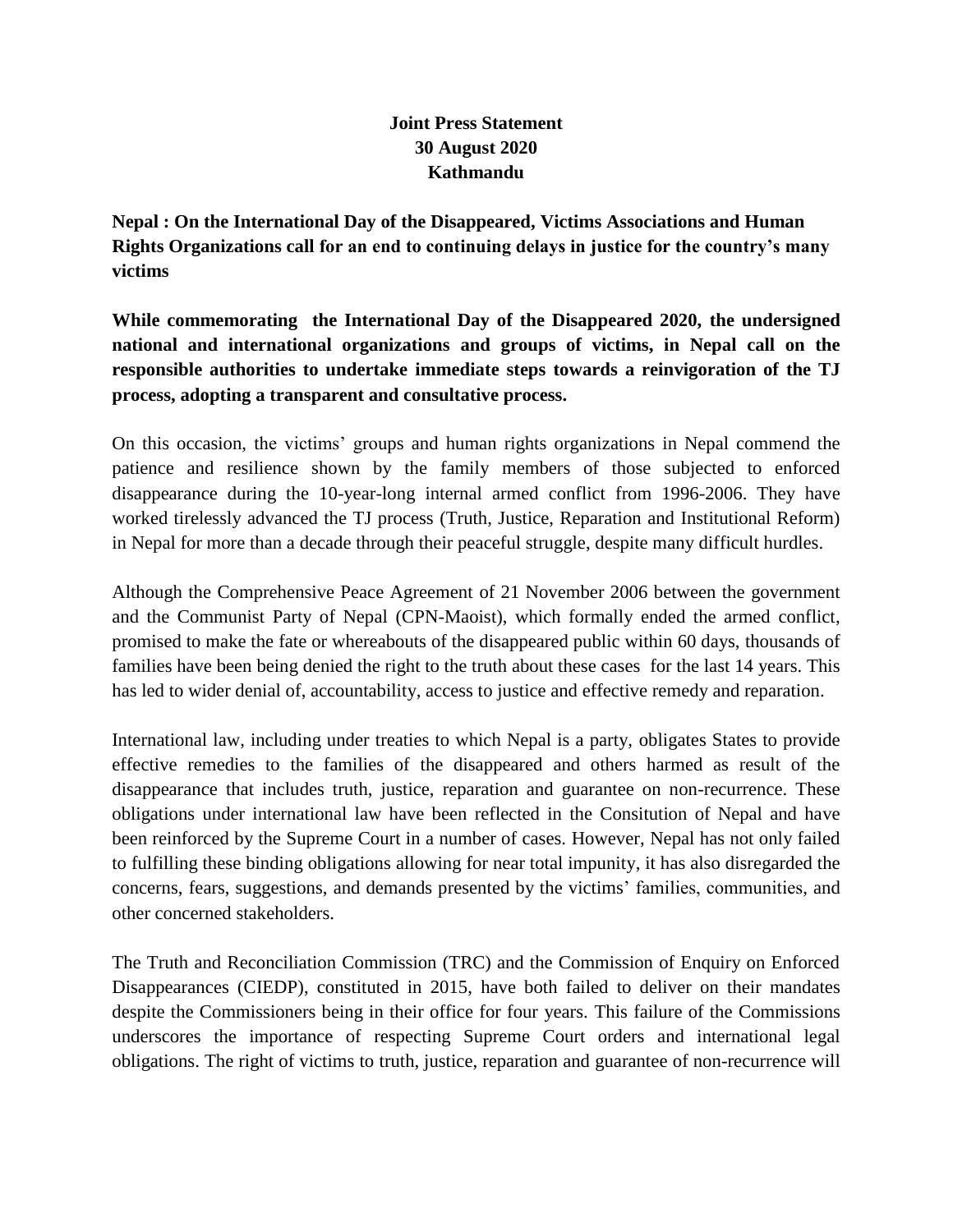only be realized by establishing credible and independent commissions through wider public consultation, particularly with victims and civil society following international best practices.

In 2015 the Supreme Court found several sections of the TRC Act, including the one empowering the commissions to offer amnesty and facilitate mediation/reconciliation between victims and perpetrators, including those involved in gross human rights violations, to be unconstitutional and non compliant with Nepal's international obligations. More recently, on 26 April 2020 the Court rejected the petitions of the Government to review and revise the 2015 decision.

To date, the Government has not initiated any effort to amend the law as per these decisions. Rather, it has been misusing these Commissions in a manner that has prevented victims from accessing remedies through the regular criminal justice system and has made no efforts to strengthen these Commissions to delivery their mandates effectively. Two years back, Nepal recognized enforced disappearance as a distinct crime for the first time when enacting a new Penal Code. While this step is commendable, these legal provisions have not ensured justice for victims, the police typically refuse to investigate cases from the conflict period,arguing that they come under the jurisdiction of the TJ mechanisms.

Despite civil society's repeated calls to appoint the Commissioners after amendming the TRC Act following wider consultations with victims and civil society, the Government recently appointed Commissioners under the same Act that the SC had deemed flawed five years ago. Moreover, the Government has not addressed the repeated calls and concerns regarding the political interference and lack of transparency in the appointment of the Commissioners and the overall TJ process.

Human rights organizations and many victims groups have lost confidence in and stopped supporting to these Commissions.

## **The undersigned organizations call upon the Government of Nepal:**

- To ensure the Commissions provide for, rather than delay and deny, truth and justice to victims;
- Start fresh consultations to amend its law in compliance international human rights law and Supreme Court directives, including by removing of amnesty for the prepetrators provisions;
- Appoint a new set of commissioners under the revised Act that respects victims basic right to truth and justice;
- Immediately ensure the social, cultural, economic, psychological and legal support is provided to the victims and families of enforced disappearance as part of victims' rights to reparation;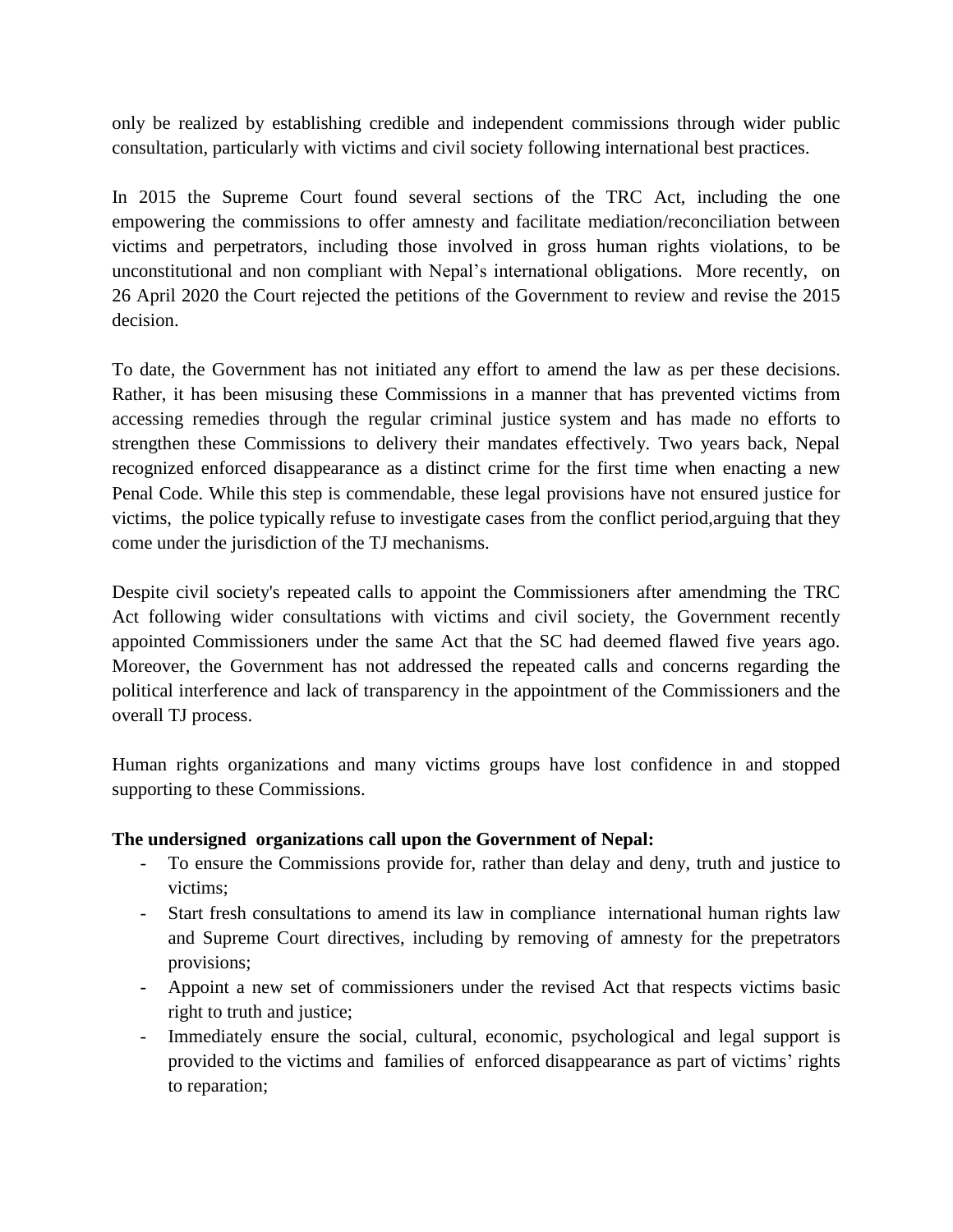- Revise the Penal Code to bring it in line with international standards. As a minimum, this should include:
	- amending the definition of enforced disappearances to bring it in line with Nepal's international obligations and the Convention on the Protection of All Persons from Enforced Disappearance
	- revising the penalty for enforced disappearance in the Penal Code to make it proportionate to the gravity of the crime
	- removal of the statute of limitations for enforced disappearance cases
- Ratify International Convention for the Protection of All Persons from Enforced Disappearances Punishment.

## **Endorsed by:**

| 1. Accountability Watch Committee<br>(AWC)    | 2. Advocacy Forum-Nepal (AF-Nepal)           |
|-----------------------------------------------|----------------------------------------------|
| 3. Alliance for Social Dialogue (ASD)         | 4. Amnesty International-Nepal               |
| 5. Asian Human Rights Commission<br>(AHRC)    | 6. Asian Jusite and Rights (AJAR)            |
| 7. Centre for Legal Studies (CLS)             | 8. Civil Rights Association Nepal<br>(CIRAN) |
| 9. Collective Campaign for Peace              | 10. Conflict Victims' Common Platform        |
| (COCAP)                                       | (CVCP)                                       |
| 11. Conflict Victims' National Alliance       | 12. Conflict Victims' Society for Justice    |
| (CVNA)                                        | (CVSI)                                       |
| 13. Conflict Victim Women National            | 14. Democratic Freedom and Human             |
| Network (CVWN)                                | Rights Institute (DFHRI)                     |
| 15. Discharged People's Liberation Army       | 16. Forum for Protection of People's         |
| Nepal (D-PLAN)                                | <b>Rights Nepal</b>                          |
| 17. Forum of Women Journalist and             | 18. Forum for Women, Law and                 |
| Communicators (Sancharika Samuha              | Development (FWLD)                           |
| 19. Ganesh Ujjan Memorial Foundation          | 20. Human Rights Foundation (HURFON)         |
| 21. Human Rights and Justice Centre<br>(HRJC) | 22. Human Rights for Justice                 |
| 23. Human Rights Organizations Nepal          | 24. Informal Sector Service Centre           |
| (HURON)                                       | (INSEC)                                      |